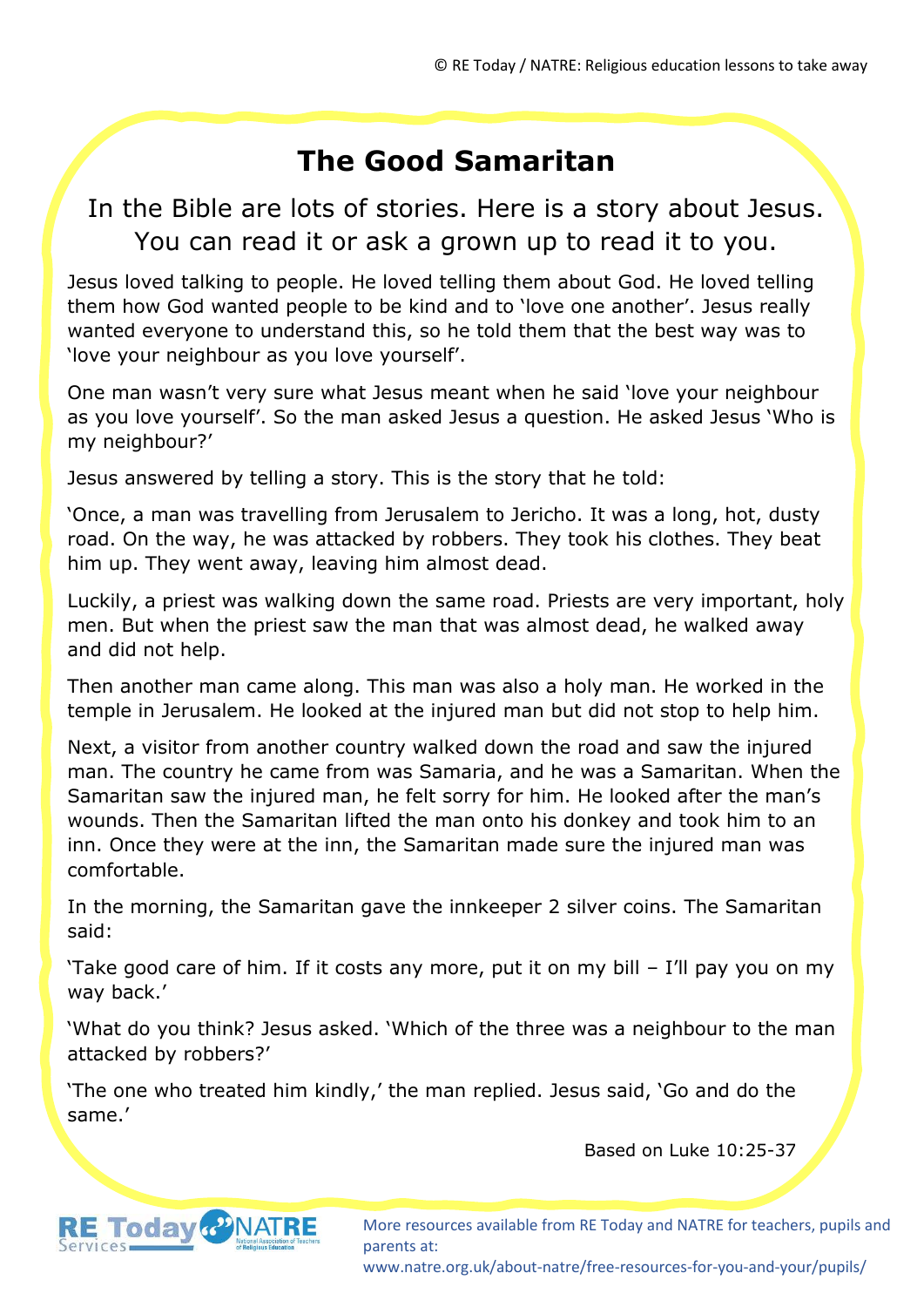#### **Now try to answer these questions**

1. Where was the man travelling to? ………………………………………………………………………………………… 2. Did the priest help the injured man? ………………………………………………………………………………………… 3. Who helped the injured man? ………………………………………………………………………………………… 4. What did the Samaritan do to help the man? ………………………………………………………………………………………… ………………………………………………………………………………………… 5. At the end of the story, the person listening says that the Samaritan was a neighbour to the man. Why do you think he says that?

#### ………………………………………………………………………………………… …………………………………………………………………………………………

# **Tell the story**

Use the last page of this lesson to help you tell the story of the Good Samaritan.

You will need to cut out the puppets at the bottom of the page. Use the puppets and the picture to help you tell the story.



More resources available from RE Today and NATRE for teachers, pupils and parents at:

www.natre.org.uk/about-natre/free-resources-for-you-and-your/pupils/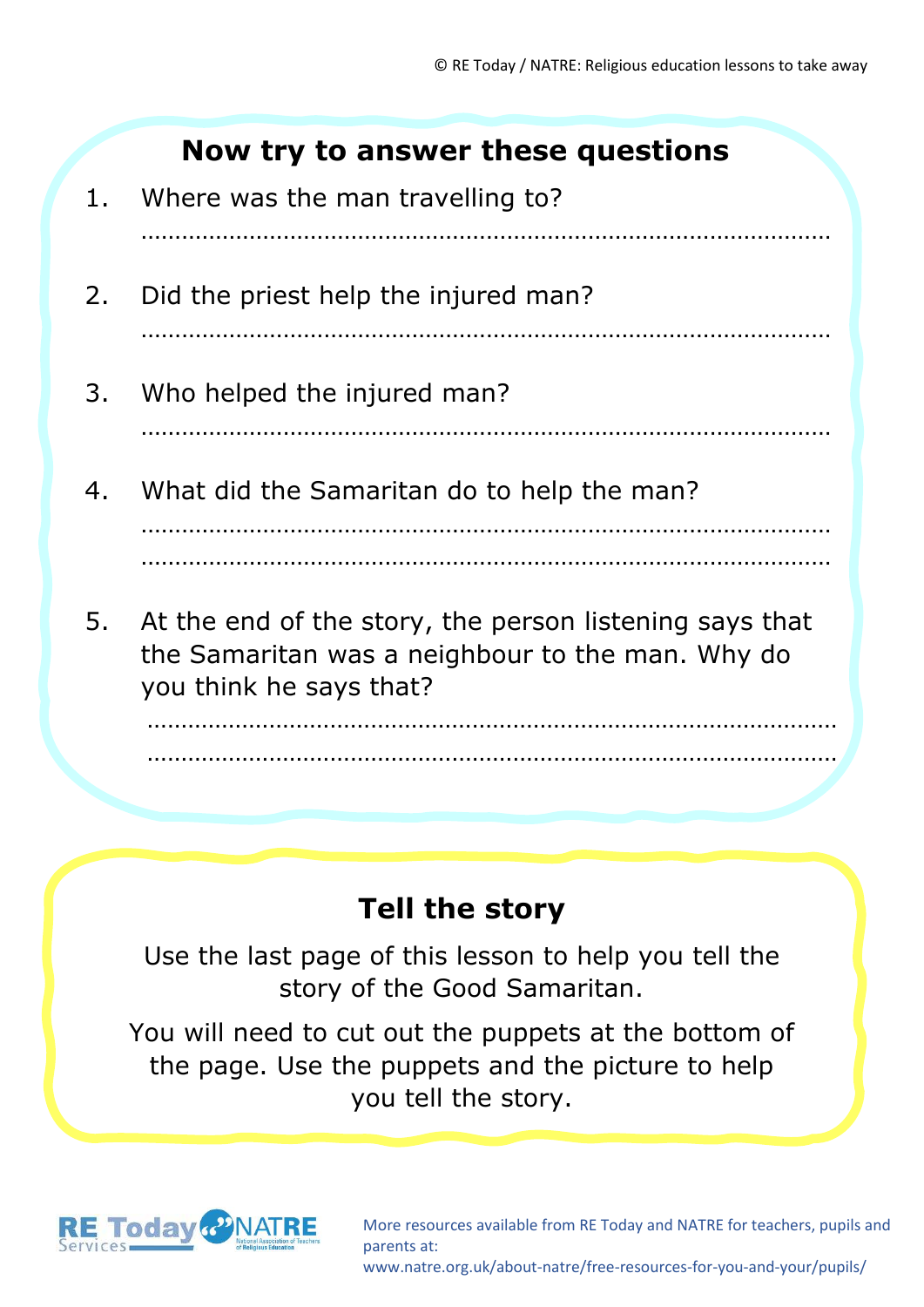

# **Andy's thoughts**

Here are Niki and Andy. Andy is a Christian. Read what he has to say about the Good Samaritan.

This story is very special for me because it helps us understand that how we treat each other is really important and that we should love and care for people even if they are different from us.

# **Being neighbourly**

Draw how the Samaritan was neighbourly and caring to the injured man.

Draw one way that Andy could be neighbourly and caring to other people.



More resources available from RE Today and NATRE for teachers, pupils and parents at:

www.natre.org.uk/about-natre/free-resources-for-you-and-your/pupils/